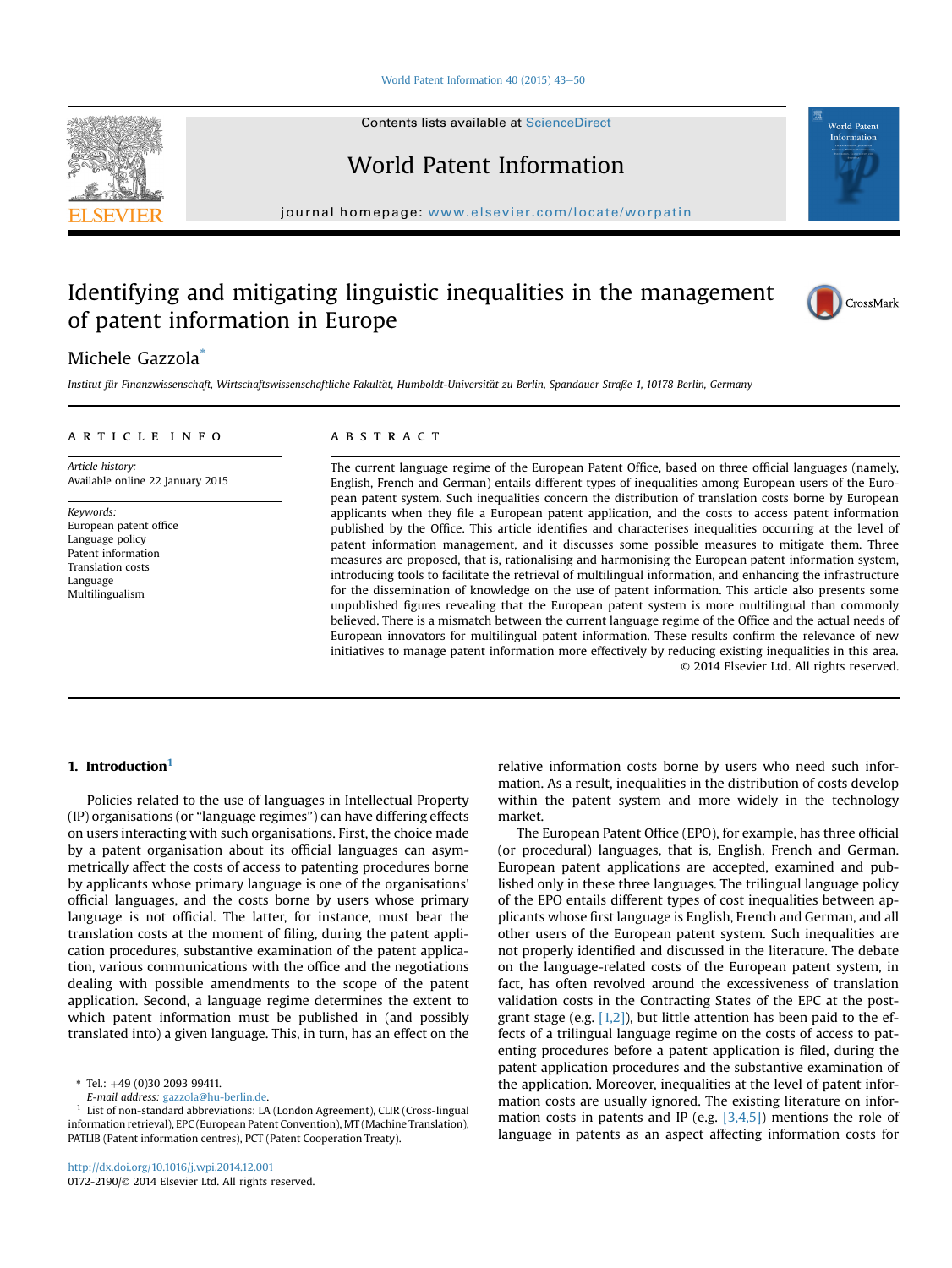users of patent information such as individual inventors, industry, consultants, academics, but only from the point of view of those who may find patent jargon an obstacle. In other words, these contributions address the issue of the complexity of language used in patents, but not the issue of languages or linguistic diversity in IP policies.

The purpose of this article is to contribute to filling this gap by clarifying how the language regime of the EPO influences the distribution of costs of access to patenting procedures and in particular the distribution of information costs in the European patent system. It shows that the choice of policy-makers of looking at translations and interpreting as pure cost  $-$  or sometimes a deadweight loss that should be reduced as much as possible  $[6]$  – obfuscates the importance and the relevance of the implicit costs of language regimes, that is, the language-related costs borne by users of the European patent system that arise from their interaction with the patenting authority. As Pool and McFann correctly note: "It is wrong to claim that having many official languages is necessarily inefficient. As more native languages are made official, translation costs rise but adoption costs fall. The tendency to regard multiple official languages as inefficient may reflect a state-centred neglect of costs incurred by individuals in adapting to language policies" [\[7\]](#page-6-0).

The article is structured as follows. Section 2 characterises the distributive effects related to the EPO's language regime, focussing on inequalities emerging at the level of patent information costs. Section [3](#page-3-0) proposes some measures at the level of information management that could be undertaken in order to mitigate existing linguistic inequalities, even without the need for a major reform of the current EPO language regime. Section [4](#page-4-0) reveals that the European patent system is more multilingual than commonly believed, and that there is a mismatch between the current language regime of the EPO and the actual needs of European innovators for multilingual patent information. These results confirm the relevance of new initiatives to manage patent information more effectively and to reduce existing inequalities in this area. Section [5](#page-5-0) summarises and concludes the article.

This article focuses on the European patent and on the 38 Contracting States of the European Patent Convention (EPC). It does not examine the agreement on a European patent with unitary effect ("unitary patent") approved by 25 Member states of the European Union through an enhanced cooperation in 2012. At the time of writing of this article, in fact, the agreement on a Unified Patent Court-the third and last component of the "patent" package" setting up a single and specialised patent jurisdiction-is still not in force, and therefore the unitary patent is not a realty yet. However, some implications of the translation arrangements of the unitary patent adopted in 2012 are briefly discussed in Section 2.2.

#### 2. The distributive effects of the EPO's language regime

#### 2.1. Background: the language regime of the EPO

The official languages of the EPO are English, French and German. Applicants who choose to file in a non official language are subsequently required to produce a translation of their application into one of the EPO's official languages within two months of filing (Rule 6 of the EPC). The elected official language is used for all the proceedings before the Office, and for the publication of the European application filed and the European patent granted. During the patenting process, all written and oral communication between the applicant and the Office takes place in the designated EPO official language. Applicants can use any non-official language in oral proceedings (opposition and appeal), but they must provide and thus pay for interpretation services.<sup>2</sup> When the patent application meets the patenting criteria, the Office issues an intention to grant. At this stage the applicant has to file a translation of the claims in the two official languages of the EPO other than the language of the proceedings (Rule 71 EPC). Since all applicants must provide such translations, no distributive consequence occurs at this stage. After the patent grant, European patents need to be validated at the national level. Such validation requires the payment of validation fees, and then of renewal fees every year until protection is sought up to a period of 20 years. In the majority of the EPC Contracting States it is required to provide the translation of the patent document (or parts of it, usually the claims) into one of the official languages of the countries in which patent protection is sought (see Section [2.3](#page-2-0) for more details).

### 2.2. Implicit costs of language regimes

There are four categories of language-related implicit costs associated with the EPO language regime  $[8]$ , that is:

- 1. Admission costs: costs of translating a European patent application and other relevant documents which had been originally filed in an admissible non-EPO language. Recall that "admissible non-EPO languages" are the Contracting States' official languages which are not English, French or German. The average admission cost for a standard patent application is at least  $\in$ 1700 ([\[6\],](#page-6-0) adapting [\[9\]\)](#page-6-0).
- 2. Interaction costs: translation costs related to communication exchange (oral and written) between the user and the Office on formalities as well as substantial issues (e.g. amendments to the claims, opposition and appeal proceedings). No figures on these costs are available. However, they are likely to be far from negligible, as the process of negotiation with the EPO (especially the examination of patent applications) can last several months or even some years.
- 3. Granting costs: costs of translating the claims into the two official languages of the EPO other than the language used in proceedings. The average cost of translating the claims into two official languages is  $\in$  680 ([\[6\]](#page-6-0)).
- 4. Information costs: costs of access, retrieval and comprehension of patent information published by the Office in a language that users do not understand or do not master fluently. Information costs arise from searching for an existing technical solution in prior art for the purposes of patent landscaping and freedom to operate analysis, drafting a new application, and opposition purposes. As for interaction costs in opposition and appeal proceedings, information costs are incurred not only by applicants involved in patenting procedures but also by third parties carrying out information monitoring and analysis. Information costs in patents are not, of course, exclusively language-related, and their distribution is influenced by several factors such as, for instance, the extent of digitalisation of literature, the level of technical know-how of users willing to access the literature and the development of information management skills. This article, nevertheless, focuses on the role of language policies in explaining the inequalities in the distribution of information costs.

Note that the concept of implicit cost is relevant also for international or multinational companies. Even if the staff is multilingual and therefore capable of effectively working in a foreign

 $2$  Rule 4 provides that the party has to provide for interpretation. This means that the party has to pay for interpretation services and find the interpreters.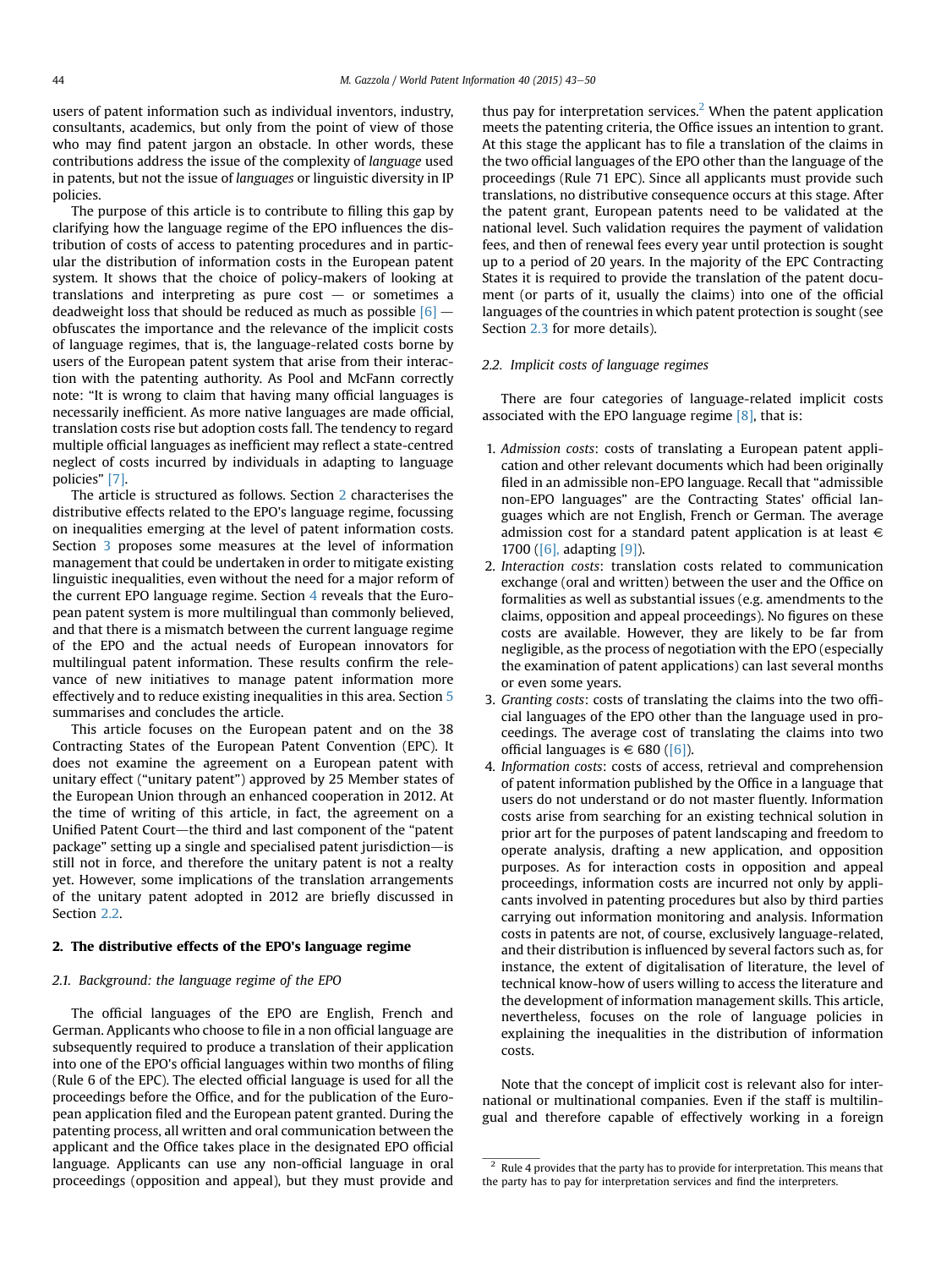<span id="page-2-0"></span>language, this does not mean that admission, interaction or information costs are zero. The cost of multilingual staff is, on average, higher than the cost of monolingual staff [\[15\],](#page-6-0) and the use of external language services for certain purposes (e.g. editing and proofreading) may be required.

The distribution of implicit costs among users is affected by three aspects characterising the EPO's language regime, that is, (i) the number of official and working languages; (ii) the extent of the translation of documents supplied; and (iii) the system of financial compensation for language-related costs with rebates for some filers. The current language regime of the EPO generates two types of inequality among European users, which, at least to a certain extent, can bias the competition among European inventors through an uneven access to the protection of innovation.

First, at the level of admission costs to patenting procedures and interaction with the EPO, the current language regime of the Office generates an unequal distribution of costs between users whose primary language is one of the EPO official languages and users whose primary language is an admissible non-EPO language. The languages of the EPO are English, French and German, but European applicants are resident in 38 EPC Contracting States with 28 different official languages. The compensation scheme in force before April 2014 provided for a fee reduction of 20% in some but not all fees (e.g.  $\in$  40 on the filing fee and  $\in$  311 on the examination fee). Such compensation was not sufficient to cover the admission and interaction costs. Some authors  $([10,8])$  have assessed the impact of admission and interaction translation costs on the global average cost that an applicant must bear in order to get a patent granted (this includes, among other things, general fixed costs that cover application, search, examination, grant and renewal fees up to the fifth year of the patent). Results reveal that the average cost of accessing patenting procedures for European applicants whose first language is not English, French or German before April 2014 was at least 30% higher than the average cost borne by English-, French- or Germanspeaking applicants ( $\in$  8012 vs  $\in$  6180 per patent). An English-only language regime would increase such inequality to at least 34%. Besides, the current language regime of the EPO creates an awkward paradox: patenting innovations in Europe is de facto cheaper for non-European applicants who are resident in a country sharing an official language with the EPO (e.g. Canada or the United States) than for the majority of the residents in the EPC Contracting States.

From April 2014, the compensation rebate was increased to 30%, but only for small and medium-sized enterprises, natural persons, or non-profit organisations, universities or public research organisations. This reduced the existing language-related cost inequalities to 27%. Large companies, however, are no longer entitled to any compensation rebate. As a result, the reform of the compensation scheme of the EPO does not solve the problem of costs inequalities among European applicants. Some still existing disparities could be further reduced (albeit not cancelled) in the future when the European unitary patent will enter into force, but only for applicants who are residents in the 28 Member States of the EU.<sup>3</sup>

The second type of distributive effect of the trilingual language policy of the EPO regards information costs. The trilingual language regime of the EPO, in fact, affects the stock and the nature of multilingual patent information available to European inventors, and it biases the distribution of the costs to have access to such information. As patents published are of the most important sources for the creation of new patents, lack of multilingual patent information can have a negative impact on the innovation process [\[10\]](#page-6-0). In the next section, the main existing inequalities at the level of distribution of information costs will be identified and characterised.

### 2.3. Inequalities in the distribution of information costs

The Patent literature is recognised as one of the main sources of specialised knowledge for the production of innovation, and indi-rectly of new patents [\(\[11,12\]\)](#page-6-0). Burrone and Singh Jaiya [\[12\]](#page-6-0), for example, estimate that patent documents contain 70% of the world's accumulated technical knowledge. This knowledge is necessarily published in at least one language and language policies in IP organisations affect precisely the extent to which patent information is available in different languages. The value of patent information is not limited to its importance as a source of prior art knowledge, but it is intrinsically related to the correct functioning and balance of the patent system. Language of publication is a vital aspect of the patent bargain between innovators and society since the granting of a temporary monopoly to an individual is given in exchange for a gain in information for society as a whole, via disclosure.

There are two channels through which the availability of multilingual patent information in the European patent system is affected, that is:

1. A limited access to multilingual patent information. In the European patent system patents are published either in English, French or German (only the claims are available in the three languages at grant). Hence, innovators whose primary language is not one of the Office's official languages have at their disposal, when the patent is granted, a reduced collection of information on the basis of which they can make decisions on their R&D or technology management strategies. European patent applications and granted patents are only published in one of the Office's official languages even when they were first filed in a admissible non-EPO language. In spite of being non-authentic, the applications originally filed in admissible non-EPO languages are a valuable source of high quality multilingual patent information which could be exploited for a number of activities (with the possible exclusion of legal analysis). These multilingual applications are not always available on the EPO's free-ofcharge databases such as Espacenet and the European Patent Register.

Obviously, users can wait and rely on translations provided by the patent holder when the patent granted is validated at the national level, but in several cases such translations are not available either because the patent granted is not validated in a given country (and therefore not translated into the local language) or because of the application of the London Agreement (cf. below). These users will bear relatively higher costs and undergo timeconsuming efforts to process information, which is likely to slow down their responsiveness and decision-making with respect to changes in the technology market. This is particularly relevant for SMEs, where lack of skills in foreign languages is more frequent than in large companies [\(\[13,14\]\)](#page-6-0), and outsourcing information monitoring services is not always a viable option.

<sup>3</sup> The Council Regulation (EU) No 1260/2012 of 17 December 2012 implementing enhanced cooperation in the area of the creation of unitary patent protection with regard to the applicable translation arrangements provides that translation costs from one of the official language of the EU into one of the official language of the EPO will be compensated, but only up to a certain ceiling. It is still not clear what the maximum level of the compensation will be, but it is unlikely that admission translation costs will be entirely reimbursed. Moreover, the compensation scheme applies only to admission translation costs: other translation costs (e.g. interaction translation costs) are not taken into account. Finally, Council Regulation applies only to SMEs, natural persons, non-profit organisations, universities and public research organisations (thus, large companies are not included). Note that no compensation is possible for applicants who are residents in EPC Contracting States that are not member of the EU (e.g. Turkey or Norway).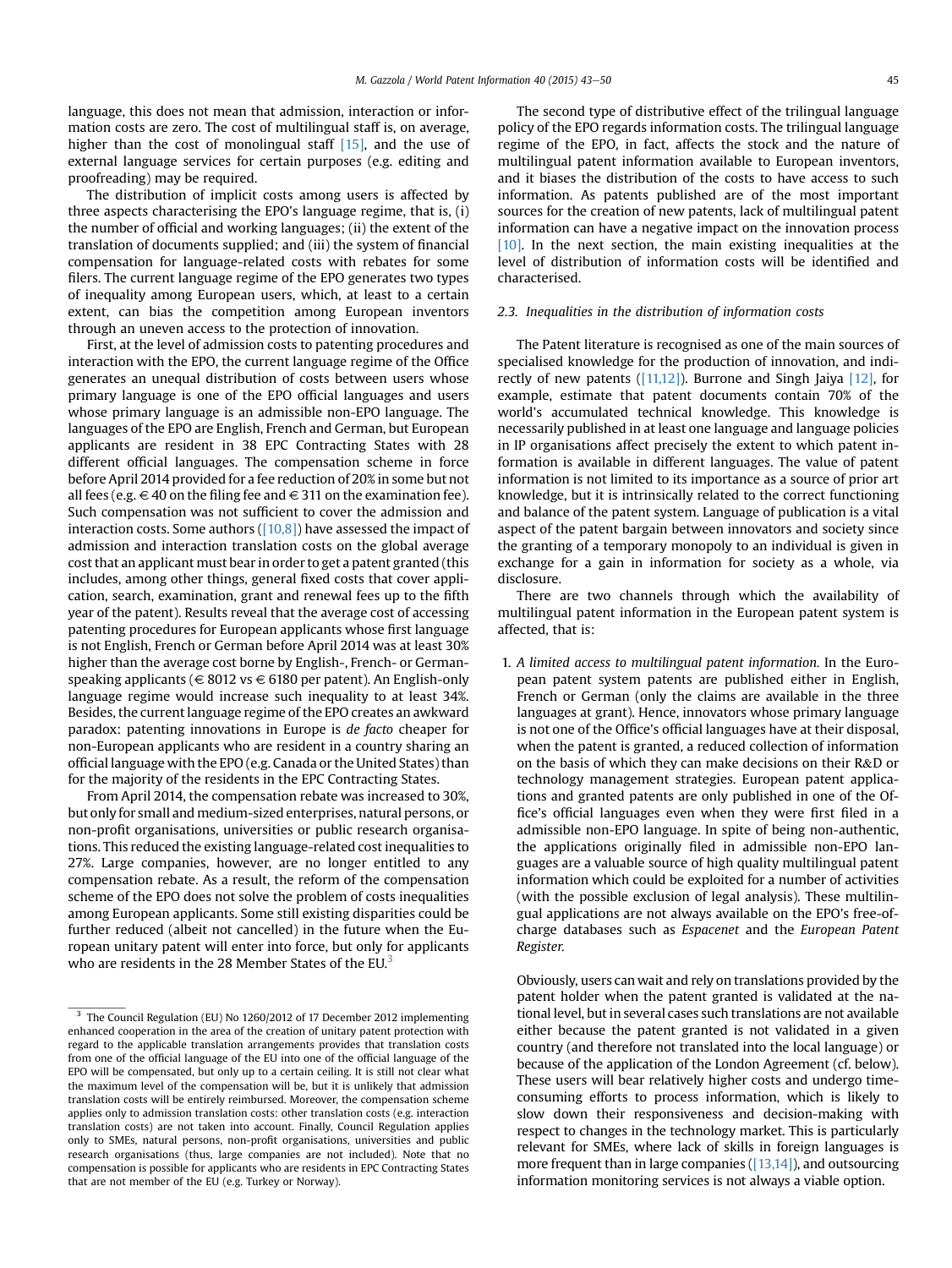<span id="page-3-0"></span>2. The London Agreement. The London Agreement (LA) was signed in 2000 and came into force in 2008 modifying the application of Article 65 of the EPC according to which national patent offices may require a translation of granted European patents for validation. The states who are parties to the LA choose to dispense partially or totally with translation rights. The LA creates a situation in which a patent can take force in a given national territory in spite of being written in a foreign language. Up to the present, 18 out of 38 countries have ratified the LA. Albania has de facto adopted it. Of those 19 states, only eight have completely waived their translation rights namely, Lichtenstein, Luxembourg, France, Germany, Monaco, Switzerland, the UK and Albania. Ireland has recently adapted its national law in accordance with the LA provisions and ratification is expected in the near future. In practice, the only countries which chose to dispense totally with translation requirements (with the exception of Albania) are those which share at least one official language with the Office, and hence have access to a translation of the claims in their (or one of their) official language(s) anyway. The remaining nine states that have ratified the LA still require either a translation of the claims into their official language or/and a translation of the whole document into English. Generally speaking the LA affects transparency and the principle according to which law must be clearly understandable by those who are subject to it  $[19]$ , and is likely to increase the information costs borne by applicants. In fact, the LA makes it possible to decrease the post-grant translation costs  $([2,1])$ , but it also reduces the extent to which patent documents are translated, indirectly affecting the stock of legal and technical information available in a given language (in particular as regards the description of the invention), and the relative information costs borne by users.

In sum, English-, French-, or German-speaking users, including some non-European applicants, have a competitive advantage with respect to other European innovators who incur higher information costs and time-consuming efforts to process information, with a potential effect on innovation output patterns and patent behaviour. As a result, the latter may decide to dispense with the use of patent information or carry out partial research exposing their companies to a number of risks: patent infringement, duplication of research efforts, failure to evaluate signals of change in the technology market. In addition, the inequalities in the distribution of information costs can influence patent behaviour and innovation output: a lack of or only partial information could affect the quality of future applications, lowering the probability of patent grant; failure to identify rights' holders and licensing partners can hinder follow-on improvements; patent information helps in matching inventors with producers and in strengthening the link between research and industrial application. Finally, inequalities in the distribution of information costs reduce transparency in the technology market; knowledge of the available technologies and their alternatives provides technology purchasers with a greater bargaining power, placing them in a better position to negotiate a license, and technology transfer contracts.

Access to patent information can be improved through machine translation (MT), on which the EPO is increasingly relying (for example through the EPO-Google Patent Translate software). However, inequalities in the distribution of information costs would remain since the readability of machine-translated texts is notably worse than standard translation. Jones et al. [\[16\]](#page-6-0) have carried out three experiments to compare the readability of MT with human translation. They conclude that "reaction times, [that is, the time for a user to understand and react to the information she is processing,] are slower when reading MT output in comparison with human translation"  $[16]$ . The quality of machine translation, especially that provided by Google Translate, has increased and it can provide "a fairly good performance at translating individual words and phrases […], but not translating complex sentences" [\[17\].](#page-6-0) Nevertheless, "in no case, either in or outside the patent world, can MT be considered a substitute for human translation even when its quality almost approximates the quality delivered by a human translator" [\[18\]](#page-6-0).

## 3. Mitigating linguistic inequalities in patent information management

To our knowledge, there is no quantitative estimate of the inequalities related to information costs presented in the previous section. Nevertheless they exist, and they can have an impact on the innovation process in Europe: as patent information is the most valuable input for further innovation, hindrances to patent information in a given language could have a negative impact of the innovation activities of those who work mainly in such a language  $[10]$ . Hence, it is no surprise that the awareness of the importance of appropriate strategies to manage multilingual patent information has increased in the specialised literature (e.g. [\[20,21\]](#page-7-0)).

Some authors have looked at the possibility of introducing full compensatory monetary transfer to reduce cost inequalities at the level of access to patenting procedures  $[8]$ , but little research has been carried out on inequalities in the distribution of information costs. Hence, this section discusses, with no claim of exhaustiveness, some measures at the level of the management of patent information that can mitigate inequalities in the distribution of information costs within the European patent system without the need to reform radically the current language regime of the EPO. These measures aim at expanding the corpus of information available in admissible non-EPO languages, improving the conditions of retrievability, and developing patent information awareness and management skills at the local level.

1. Harmonisation and rationalisation. Expanding the corpus of available information in admissible non-EPO languages does not necessarily mean translating more; it may simply imply making a more effective use of the multilingual information already available. A great amount of existing multilingual information is dispersed in the system among the EPO and national patent offices with different levels of accessibility and digitalisation of patent information. Harmonising levels of digitalisation and rationalising the information system by centralising available data on one single platform is a major priority in order to improve the dissemination of patent information in non-official languages. This, in turn, would help reduce the cost of understanding patent literature and, on the whole, lower information costs.

Rationalisation involves strong cooperation and the exchange of information, especially with the offices in EPC countries where the official languages are not English, French or German. National offices possess the Euro-direct applications originally filed in the various admissible non-EPO languages, and also the applications first filed nationally (claiming national priority) which are subsequently also filed at the EPO. In addition, national offices store translations of the European granted patents validated at national level. Human translations for validation purposes have represented an essential input source to feed the EPO-Google Patent Translate software. These data are usually made available on Espacenet and the European Patent Register, but they can only be retrieved through a manual search (that is, one has first to find a given application in its language of procedure through search engines; then the original version of the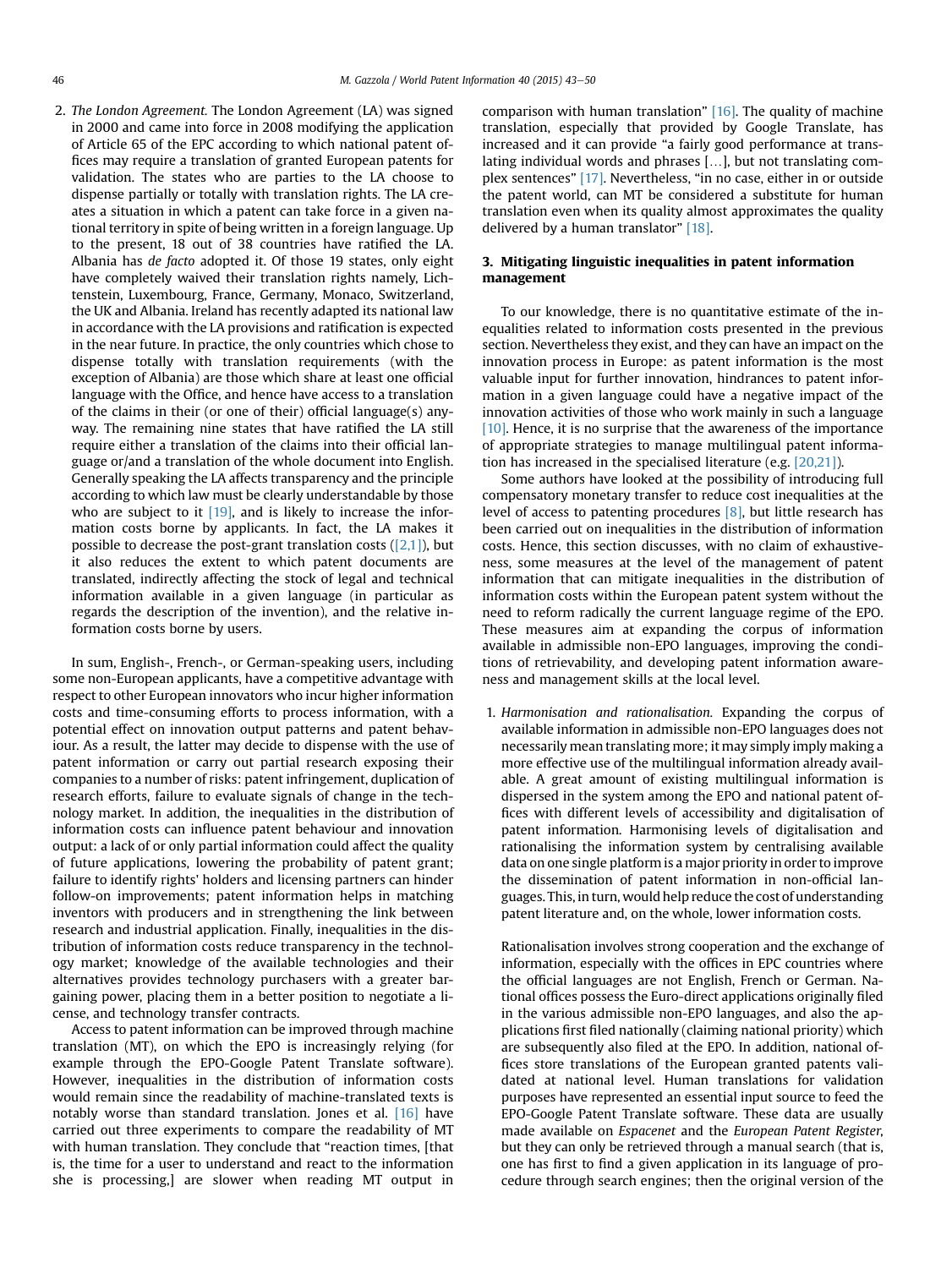<span id="page-4-0"></span>application can be found by manually seeking the scanned PDF version in the interface of the search engine). A related problem regards the conditions of accessibility, which may substantially vary depending on the national office providing them. Finally, translations of the claims of published European applications are often available in several admissible non-EPO languages since they can be requested by member states to enforce provisional protection on their territory according to the Article 67 EPC. These translations are also a useful source of patent information and they could be made available on a centralised search engine.

- 2. Better information retrieval tools. In order to lower costs related to information retrieval, cross-lingual retrieval tools could be implemented on patent databases which allow users to perform prior art searches in their own language. The intangibility of inventions on one side and the ambiguous language of patents on the other produce a jargon which is difficult to comprehend and which requires experience of patent specific designation for keyword searches. Since 2010 cross-lingual information retrieval tools (CLIR) have been available on Patentscope, the database of the World Intellectual Property Organisation (WIPO). WIPO's CLIR provide synonyms and an automatic translation of search queries by using statistical  $MT<sup>4</sup>$  developed internally with the software Moses and trained with abstracts and titles. As discussed before, MT today can provide an acceptable performance at translating individual words and phrases [\[17\]](#page-6-0). Search results on CLIR can be refined according to the relevant technical area so as to reduce noise and errors. The application of MT technologies to cross-lingual tools allows users to search for patents using inputs from their primary language, a function that MT on patent databases alone does not offer. The use of classification codes, at least in part, has helped to better manage multilingualism language in data retrieval; however, a keyword search remains a complementary strategy to classification definition, often with the purpose of tailoring the queries to the users' needs.
- 3. Improving awareness. Finally, increasing awareness of the possibilities offered by the patent information system, notably by strengthening patent information management skills, knowledge of patent jargon patterns and the use of classification codes could lessen the costs of retrieving and understanding patent literature for all innovators. Resulting from the cooperation between the EPO and the EPC Contracting States national patent offices, a network of patent information centres (PATLIB) was established on the EPC territory. PATLIBs play a pivotal role in disseminating patent information and providing assistance at the local level. At present there are more than 300 such centres in Europe. Some function as simple patent libraries while others offer more sophisticated products and services. The EPO is currently attempting to harmonise these centres' activities across the EPC region in order to transform them into cuttingedge information providers for non-experts also. The advantage of PATLIBs is their connection with, and proximity to, the local industry as well as their ability to work in the local language. Despite these recent efforts PATLIBs are not as well-known as they should be, especially among SMEs and local authorities which often underestimate the potential of patent information or lack the appropriate training to exploit these data successfully.

Before concluding, it is necessary to put in perspective our proposals to reduce the inequalities in the distribution of information costs in the European patent system by addressing and discussing the question of their practical relevance. The claim is sometimes made that multilingualism as such is a barrier to the spread of patent information and that an English-only language regime would correspond to real-life practices as English is already the most frequently used language in patenting procedures at European level (e.g. [\[22\]](#page-7-0)). The next section shows that the reality is more complex and that the optimality of an English-only solution is open to question.

## 4. The linguistic profile of European patent holders

From 1978 to 2011, English was the procedural language of 71.5% of all European patent applications filed with the EPO, followed by German (21.6%) and French  $(6.9%)$ <sup>5</sup> The frequency of use of the three official languages changes if one focuses on patent granted: between 1978 and 2011 English was the procedural language of 64.7% of all European patents granted, followed by German (26.6%) and French (8.7%).

These figures, however, refer to the overall number of European patents granted or the number of European patent applications filed, including those granted to, or filed by, intensive users of the European patent system such as the United States and Japan. Results change considerably if one focuses on European applicants, that is, natural or legal persons having their residence or principal place of business within an EPC Contracting State. This choice can be justified by the fact that the EPO was established with the purpose of fostering and promoting innovation in Europe. In other words, the EPO is supposed to serve primarily the interests of its constituent countries. This does not mean, of course, that users from non-EPC countries must be discriminated. A European patent is in principle equally accessible for European and non-European users. Nevertheless, the fact that the current compensation scheme for translation costs applies only to European applicants and not, say, to Asian applicants, $6$  reveals that the former already benefit from a special treatment justified precisely in terms of the promotion of the interests of the EPC Contracting States.

In what follows, the number of European patents granted is used as a proxy for innovative activities instead of the number of European patent applications. Patent granted are, in fact, a better indicator of innovation than patent applications, as the number of patents granted denotes inventions that are industrially applicable, novel and non-obvious. Recall that, on average, only 42% of European patent applications filed become actual patents [\[23\].](#page-7-0)

[Table 1](#page-5-0) presents the proportion of European patents granted to European applicants for the period 1978-2011, by groups of countries defined according to their official language(s). Figures for the period 2007-2011 are reported to track recent trends. For European countries with more than one official language (e.g. Belgium, Finland, Luxembourg, Switzerland), using census data, the number of patents granted to the residents of such countries has been split according to the percentage of the population speaking a given language as a first language or a primary language of education. EPC Contracting States have been grouped according to their

 $4$  In statistical machine translation translations are generated by a computer that learned how to translate from vast amounts of texts translated by humans.

<sup>5</sup> If not specified differently, all tables and results presented in this section have been elaborated by the author on the basis of a comprehensive database kindly provided by the EPO's statistics unit. The author wishes to thank the statistics unit of the EPO for its support.

<sup>&</sup>lt;sup>6</sup> That is, natural or legal persons having their residence or principal place of business within a Contracting State having a language other than English, French or German as an official language, and to nationals of that State who are resident abroad (Rule 6 of the EPC). No compensation applies to applicants who are residents in non-European countries that do not share any official language with the EPO (say, Japan or the Republic of Korea).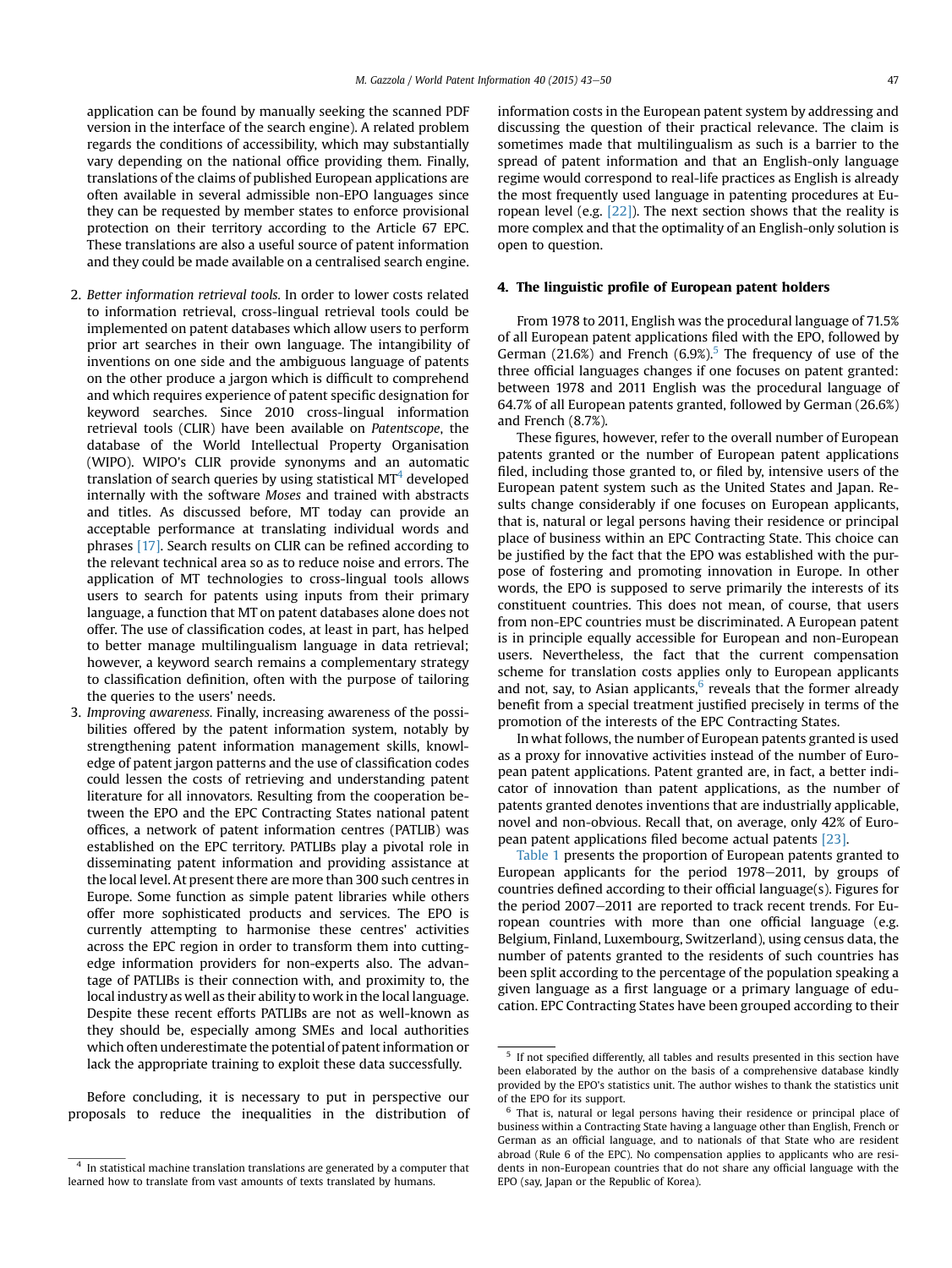#### <span id="page-5-0"></span>Table 1

Proportion of European patents granted to European applicants according to their country of residence (historical and recent trends).

| Group of countries by official language | Percentage of European patent granted to<br>European applicants (1978-2011) | Group of countries by<br>official language | Percentage of European patent granted to<br>European applicants (2007-2011) |
|-----------------------------------------|-----------------------------------------------------------------------------|--------------------------------------------|-----------------------------------------------------------------------------|
| German-speaking                         | 50.5%                                                                       | German-speaking                            | 49.9%                                                                       |
| French-speaking                         | 18.1%                                                                       | French-speaking                            | 17.2%                                                                       |
| English-speaking                        | 8.7%                                                                        | Italian-speaking                           | 7.5%                                                                        |
| Dutch-speaking                          | 6.8%                                                                        | Dutch-speaking                             | 7.1%                                                                        |
| Italian-speaking                        | 6.6%                                                                        | English-speaking                           | 6.7%                                                                        |
| Swedish-speaking                        | 4.2%                                                                        | Swedish-speaking                           | 4.9%                                                                        |
| Finnish-speaking                        | 1.7%                                                                        | Finnish-speaking                           | 2.2%                                                                        |
| Denmark                                 | 1.3%                                                                        | Denmark                                    | 1.6%                                                                        |
| Spain                                   | 0.8%                                                                        | Spain                                      | 1.2%                                                                        |
| Others                                  | 1.3%                                                                        | Others                                     | 1.7%                                                                        |
| Total (in absolute terms)               | 597.341                                                                     |                                            | 151.723                                                                     |

Source: EPO Statistics Database.

official language(s), because a language regime has an impact on the relative position of applicants defined by language rather than nationality.

Innovators in German-speaking countries own half of all the European patents granted to European inventors, followed by residents in the French-speaking countries. European Englishspeaking countries are those with the third largest group of owners of European patents, followed by the Italian- and Dutchspeaking groups. European English-speaking countries, however, were overtaken by Italian- and Dutch-speaking countries in 2006 and in 2007, respectively.

Differences in the intensity of use of the European patent system by European inventors are also reflected in the languages used in filing. Table 2 shows the proportion of European patents granted to European inventors by languages in which the application was originally filed (for the periods  $1978-2011$  and  $2007-2011$ ).

The data show that on average German and not English is the language most frequently used by European users in filing patent applications that eventually turn into European patents. French still plays a significant role. The share of other languages used in filing such as Italian, Dutch and Swedish is relatively low, but this is partially due to the trilingual policy of the  $EPO<sup>7</sup>$  Several applicants, especially those who are resident in the Nordic countries, prefer to file European patent applications directly in one procedural language as they know that a translation into one of these languages must be provided in any case.

The share of European patent that were originally filed in English has been increasing over time, but the majority of European patent holders still do not use it at the moment of filing. In addition, English is not the most common language of procedure used by European patentees. From 1978 to 2011, for example, the language of procedure chosen by the holder of European patents was German in 48.3% of cases, followed by English at 35.8% and French at 15.9%. From 2007 to 2011, these percentages were 43.8% for German, 42.9% for English and 13.3% for French respectively.

These percentages, however, are just average values which do not reflect the complexity of the linguistic profile of European inventors. In fact, considerable differences exist between technological sectors, as shown in Table 3 in the [Appendix.](#page-6-0) [Table 3](#page-6-0) reveals

## Table 2

Proportion of European patents granted to European inventors by languages in which the application was originally filed (historical and recent trends).

| Language | 1978-2011 | $2007 - 2011$ |
|----------|-----------|---------------|
| German   | 48.2%     | 43.8%         |
| English  | 29.5%     | 36.7%         |
| French   | 15.8%     | 13.2%         |
| Italian  | 2.6%      | 2.9%          |
| Dutch    | 1.3%      | 0.8%          |
| Swedish  | 1.1%      | 0.8%          |
| Spanish  | 0.6%      | 0.8%          |
| Others   | 0.9%      | 1.0%          |

Source: EPO Statistics Database.

that the "importance" of a language (measured in terms of the percentage of European patents published in it) depends on the technological sector considered. Thus, inventors and applicants involved in patent intelligence do not necessarily have the same needs as regards patent information, as the relevance of information sought (and therefore the need for multilingual skills) depends on the technological sector concerned.

To summarise: the European patent system tends to be more multilingual than is commonly believed, and the current language regime of the EPO does not seem to match the needs and the interests of European users (and funders) of the services of the Office.<sup>8</sup> For example, Dutch- and Italian-speaking patentees use the Office's services up to the grant more frequently than their European English-speaking competitors, but they do not face the same average procedural costs and they do not receive the same quality of patent information.

#### 5. Conclusions

This article shows that the current language regime of the EPO generates several language-related cost inequalities, both as regards the costs of access to patent protection and the distribution of information costs. Such inequalities create an artificial competitive advantage for users who are national of, or resident in, English-, French- or German-speaking countries, and also the paradox that it is today cheaper for, say, a Canadian company to patent its inventions in Europe than it is for Spanish or Dutch inventors. An English-only solution, proposed by some observers, would exacerbate (and not reduce) existing inequalities in the distribution of implicit costs. One of the reasons is that the majority of European

<sup>7</sup> The increasing popularity of the Euro-PCT route is a second factor to be taken into account [\[10\].](#page-6-0) As admissible non-EPO languages such as Dutch, Italian and Swedish are not languages of publications of the PCT system, translations into one of the official languages of the EPO must be already available when Euro-PCT patent applications are filed with the EPO. Usually, applicants file directly the translated patent application and not the original text in the national language. Note that Euro-direct applications are more likely to be filed in national languages than Euro-PCT applications [\[8\]](#page-6-0).

<sup>8</sup> Recall that the bulk of the EPO's revenue comes from procedural fees related to the patent grant process and national renewal fees for granted patents [\[23\]](#page-7-0).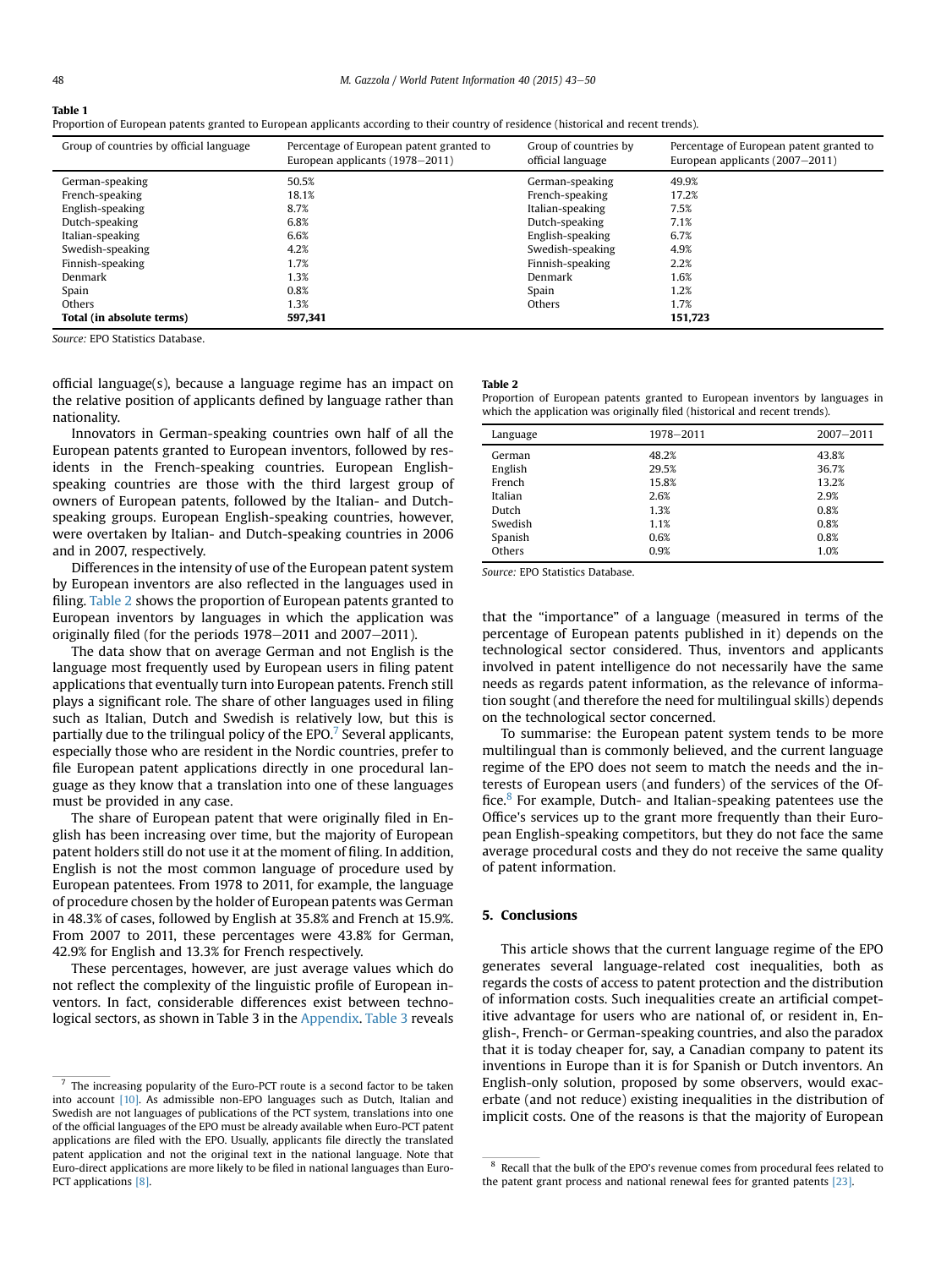<span id="page-6-0"></span>patents granted to European applicants is still drafted in French or German.

This article presents three measures that can reduce current inequalities at the level of patent information management, that is, rationalising and harmonising the European patent information system, introducing tools to facilitate the retrieval of multilingual information, and enhancing the infrastructure for the dissemination of knowledge on the use of patent information.

Let us note, in concluding, that reducing translation costs inequalities at the filing stage could have a positive effect on the costeffectiveness of the European patent system as a whole. Implicit language-related costs, in fact, can be viewed as a form of implicit fee [8]. As reducing fees entails an increase in the number of patent applications filed  $[24]$ , a reduction of language-related costs is likely to have a positive impact on the number of European patent applications filed per year. This, in turn, could generate extra income fee that could be used precisely to support a stronger compensation scheme for the translation costs borne by European applicants whose primary language is not one of the official languages of the EPO.<sup>9</sup>

#### Acknowledgements

The financial support from the Research Executive Agency of the European Commission (Project number PIEF-GA-2012-327225) and the Swiss National Science Foundation (project PBGEP1-136158 and project PBGEP1-145655) is gratefully acknowledged. The author wishes to thank Alessia Volpe and the two anonymous reviewers for their valuable contributions and their useful remarks, and to express his gratitude to the statistics service of EPO. Any errors and all interpretations are all my own.

### Appendix

#### Table 3

Percentages of European patents granted from 2007 to 2011 to European applicants in the three procedural languages of the EPO, by technological sector defined according to the EPO's classification.

|                                             | German | English | French |
|---------------------------------------------|--------|---------|--------|
| 1. Basic materials chemistry                | 43.1%  | 48.9%   | 8.0%   |
| 2. Biotechnology                            | 17.9%  | 73.4%   | 8.7%   |
| 3. Chemical engineering                     | 49.2%  | 37.1%   | 13.7%  |
| 4. Environmental technology                 | 51.8%  | 32.7%   | 15.5%  |
| 5. Food chemistry                           | 19.6%  | 70.5%   | 9.9%   |
| 6. Macromolecular chemistry, polymers       | 45.4%  | 46.8%   | 7.8%   |
| 7. Materials, metallurgy                    | 48.3%  | 34.5%   | 17.3%  |
| 8. Micro-structural and nano-technology     | 31.4%  | 36.2%   | 32.4%  |
| 9. Organic fine chemistry                   | 28.7%  | 57.6%   | 13.7%  |
| 10. Pharmaceuticals                         | 18.7%  | 73.2%   | 8.0%   |
| 11. Surface technology, coating             | 52.2%  | 35.3%   | 12.5%  |
| 12. Audio-visual technology                 | 32.7%  | 57.4%   | 9.8%   |
| 13. Basic communication processes           | 26.9%  | 60.0%   | 13.0%  |
| 14. Computer technology                     | 26.2%  | 59.3%   | 14.5%  |
| 15. Digital communication                   | 18.0%  | 70.7%   | 11.4%  |
| 16. Electrical machinery, apparatus, energy | 52.7%  | 31.7%   | 15.6%  |
| 17. IT methods for management               | 33.3%  | 58.8%   | 7.8%   |
| 18. Semiconductors                          | 45.4%  | 40.1%   | 14.5%  |
| 19. Telecommunications                      | 23.2%  | 64.7%   | 12.1%  |
| 20. Analysis of biological materials        | 26.1%  | 64.9%   | 9.0%   |
| 21. Control                                 | 54.5%  | 32.0%   | 13.5%  |
| 22. Measurement                             | 47.5%  | 33.0%   | 19.5%  |

#### Table 3 (continued )

|                                     | German | English | French |
|-------------------------------------|--------|---------|--------|
| 23. Medical technology              | 36.9%  | 52.6%   | 10.5%  |
| 24. Optics                          | 34.1%  | 50.8%   | 15.0%  |
| 25. Engines, pumps, turbines        | 57.7%  | 26.9%   | 15.4%  |
| 26. Handling                        | 47.9%  | 40.6%   | 11.6%  |
| 27. Machine tools                   | 64.4%  | 25.9%   | 9.7%   |
| 28. Mechanical elements             | 61.9%  | 25.0%   | 13.1%  |
| 29. Other special machines          | 46.6%  | 40.6%   | 12.8%  |
| 30. Textile and paper machines      | 55.6%  | 36.4%   | 8.0%   |
| 31. Thermal processes and apparatus | 57.5%  | 33.0%   | 9.5%   |
| 32. Transport                       | 55.2%  | 25.5%   | 19.2%  |
| 33. Civil engineering               | 51.0%  | 36.1%   | 12.9%  |
| 34. Furniture, games                | 44.9%  | 40.5%   | 14.7%  |
| 35. Other consumer goods            | 41.8%  | 41.4%   | 16.7%  |
| 36. Unclassified                    | 20.0%  | 60.0%   | 20.0%  |
| Total                               | 43.8%  | 42.9%   | 13.3%  |
|                                     |        |         |        |

Source: EPO Statistics Database.

#### References

- [1] [Van Pottelsberghe B, Mejer M. The London Agreement and the cost of pat](http://refhub.elsevier.com/S0172-2190(14)00157-4/sref1)[enting in Europe. Eur J Law Econ 2010;29:211](http://refhub.elsevier.com/S0172-2190(14)00157-4/sref1)-[37.](http://refhub.elsevier.com/S0172-2190(14)00157-4/sref1)
- [2] [Harhoff D, Hoisl K, Reichl B, Van Pottelsberghe B. Patent validation at the](http://refhub.elsevier.com/S0172-2190(14)00157-4/sref2) [country level](http://refhub.elsevier.com/S0172-2190(14)00157-4/sref2)  $-$  [the role of fees and translation costs. Res Policy 2009;38:](http://refhub.elsevier.com/S0172-2190(14)00157-4/sref2)  $1423 - 37$  $1423 - 37$  $1423 - 37$
- [3] [Long C. Information costs in patent and copyright. Va Law Rev 2004;90:](http://refhub.elsevier.com/S0172-2190(14)00157-4/sref3)  $465 - 549.$  $465 - 549.$  $465 - 549.$  $465 - 549.$
- [4] [Cotropia CA. Patent claim interpretation and information costs. Lewis Clark](http://refhub.elsevier.com/S0172-2190(14)00157-4/sref4) Law Rev 2005:9:57-[91.](http://refhub.elsevier.com/S0172-2190(14)00157-4/sref4)
- [5] [Fromer JC. Patent disclosure. Iowa Law Rev 2009;94:539](http://refhub.elsevier.com/S0172-2190(14)00157-4/sref5)-[606.](http://refhub.elsevier.com/S0172-2190(14)00157-4/sref5)
- [6] [European Commission. Impact assessment. Accompanying document to the](http://refhub.elsevier.com/S0172-2190(14)00157-4/sref6) [proposal for a Council Regulation implementing enhanced cooperation in the](http://refhub.elsevier.com/S0172-2190(14)00157-4/sref6) [area of the creation of unitary patent protection with regard to the applicable](http://refhub.elsevier.com/S0172-2190(14)00157-4/sref6) [translation arrangements. SEC\(2011\) 482/2. Brussels: European Commission;](http://refhub.elsevier.com/S0172-2190(14)00157-4/sref6) [2011.](http://refhub.elsevier.com/S0172-2190(14)00157-4/sref6)
- [7] [Pool J, McFann B. The language auction: a nondiscriminatory method of](http://refhub.elsevier.com/S0172-2190(14)00157-4/sref7) choosing offi[cial languages. In: International Symposium on linguistic human](http://refhub.elsevier.com/S0172-2190(14)00157-4/sref7) [rights; 1991. Tallin, Estonia.](http://refhub.elsevier.com/S0172-2190(14)00157-4/sref7)
- [8] [Gazzola M, Volpe A. Linguistic justice in IP policies: evaluating the lan](http://refhub.elsevier.com/S0172-2190(14)00157-4/sref8)[guage regime of the European Patent Of](http://refhub.elsevier.com/S0172-2190(14)00157-4/sref8)fice. Eur J Law Econ 2014;38:  $47 - 70$  $47 - 70$
- [9] [Berger Roland. Study on the cost of patenting. Munich: Roland Berger Market](http://refhub.elsevier.com/S0172-2190(14)00157-4/sref9) [Resarch; 2004.](http://refhub.elsevier.com/S0172-2190(14)00157-4/sref9)
- [10] [Gazzola M. The evaluation of language regimes. Theory and application](http://refhub.elsevier.com/S0172-2190(14)00157-4/sref10) [to multilingual patent organisations. Amsterdam: John Benjamins;](http://refhub.elsevier.com/S0172-2190(14)00157-4/sref10) [2014](http://refhub.elsevier.com/S0172-2190(14)00157-4/sref10).
- [11] [Ceccagnoli M, Gambardella A, Giuri P, Licht G, Marian M. Study on evaluating](http://refhub.elsevier.com/S0172-2190(14)00157-4/sref11) [the knowledge economy what are patents actually worth? The value of pat](http://refhub.elsevier.com/S0172-2190(14)00157-4/sref11)[ents for today's economy and society. Final report for lot 1. Brussels: European](http://refhub.elsevier.com/S0172-2190(14)00157-4/sref11) [Commission; 2005.](http://refhub.elsevier.com/S0172-2190(14)00157-4/sref11)
- [12] [Burrone E, Singh Jaiya G. Intellectual property \(IP\) rights and innovation in](http://refhub.elsevier.com/S0172-2190(14)00157-4/sref12) [small and medium-sized enterprises. Geneva: World Intellectual Property](http://refhub.elsevier.com/S0172-2190(14)00157-4/sref12) [Organisation \(WIPO\); 2004](http://refhub.elsevier.com/S0172-2190(14)00157-4/sref12).
- [13] [CILT. ELAN: effects on the European economy of shortages of foreign lan](http://refhub.elsevier.com/S0172-2190(14)00157-4/sref13)[guage skills in enterprise. London: CILT, the National Centre for Languages;](http://refhub.elsevier.com/S0172-2190(14)00157-4/sref13) [2006.](http://refhub.elsevier.com/S0172-2190(14)00157-4/sref13)
- [14] [COTANCE. Report on language needs in business. Companies' linguistic and](http://refhub.elsevier.com/S0172-2190(14)00157-4/sref14) [language related needs in Europe \(Results of the CELAN Project](http://refhub.elsevier.com/S0172-2190(14)00157-4/sref14) - [language](http://refhub.elsevier.com/S0172-2190(14)00157-4/sref14) [strategies for competitiveness and employability\). Conf](http://refhub.elsevier.com/S0172-2190(14)00157-4/sref14)é[d](http://refhub.elsevier.com/S0172-2190(14)00157-4/sref14)é[ration des Associ](http://refhub.elsevier.com/S0172-2190(14)00157-4/sref14) [ations Nationales de Tanneurs et M](http://refhub.elsevier.com/S0172-2190(14)00157-4/sref14)é[gissiers de la Communaut](http://refhub.elsevier.com/S0172-2190(14)00157-4/sref14)é [Europ](http://refhub.elsevier.com/S0172-2190(14)00157-4/sref14)é[enne](http://refhub.elsevier.com/S0172-2190(14)00157-4/sref14) [\(COTANCE\); 2011](http://refhub.elsevier.com/S0172-2190(14)00157-4/sref14).
- [15] [Grin F, Sfreddo C, Vaillancourt F. The economics of the multilingual workplace.](http://refhub.elsevier.com/S0172-2190(14)00157-4/sref15) [London: Routledge; 2010](http://refhub.elsevier.com/S0172-2190(14)00157-4/sref15).
- [16] [Jones D, Gibson E, Shen W, Granoien N, Herzog M, Reynolds D, et al.](http://refhub.elsevier.com/S0172-2190(14)00157-4/sref16) [Measuring human readability of machine generated text: three case studies in](http://refhub.elsevier.com/S0172-2190(14)00157-4/sref16) [speech recognition and machine translation. Proc IEEE Int Conf Acoust Speech](http://refhub.elsevier.com/S0172-2190(14)00157-4/sref16) Signal Process  $2005:5:1009-12$  $2005:5:1009-12$ .
- [17] [Li H, Graesser AC, Cai Z. Comparison of Google translation with human](http://refhub.elsevier.com/S0172-2190(14)00157-4/sref17) [translation. In: Eberle W, Boonthum-Denecke C, editors. Proceedings of](http://refhub.elsevier.com/S0172-2190(14)00157-4/sref17) [the Twenty-Seventh International Florida Arti](http://refhub.elsevier.com/S0172-2190(14)00157-4/sref17)ficial Intelligence [Research Society Conference Palo Alto. California: AAAI Press; 2014.](http://refhub.elsevier.com/S0172-2190(14)00157-4/sref17)  $p. 190 - 5$  $p. 190 - 5$
- [18] [Rossi L, Wiggins D. Applicability and application of machine translation](http://refhub.elsevier.com/S0172-2190(14)00157-4/sref18) quality metrics in the patent fi[eld. World Pat Inf 2013;35:115](http://refhub.elsevier.com/S0172-2190(14)00157-4/sref18)-[25.](http://refhub.elsevier.com/S0172-2190(14)00157-4/sref18)
- [19] [Vian](http://refhub.elsevier.com/S0172-2190(14)00157-4/sref19)è[s G. Brevet europ](http://refhub.elsevier.com/S0172-2190(14)00157-4/sref19)éen: les enjeux de l'accord de Londres. Paris: [Secr](http://refhub.elsevier.com/S0172-2190(14)00157-4/sref19)é[tariat d'Etat](http://refhub.elsevier.com/S0172-2190(14)00157-4/sref19) à l'Industrie; 2001.

 $9$  See [10] for a comparison of the advantages and drawbacks of alternative compensation schemes.